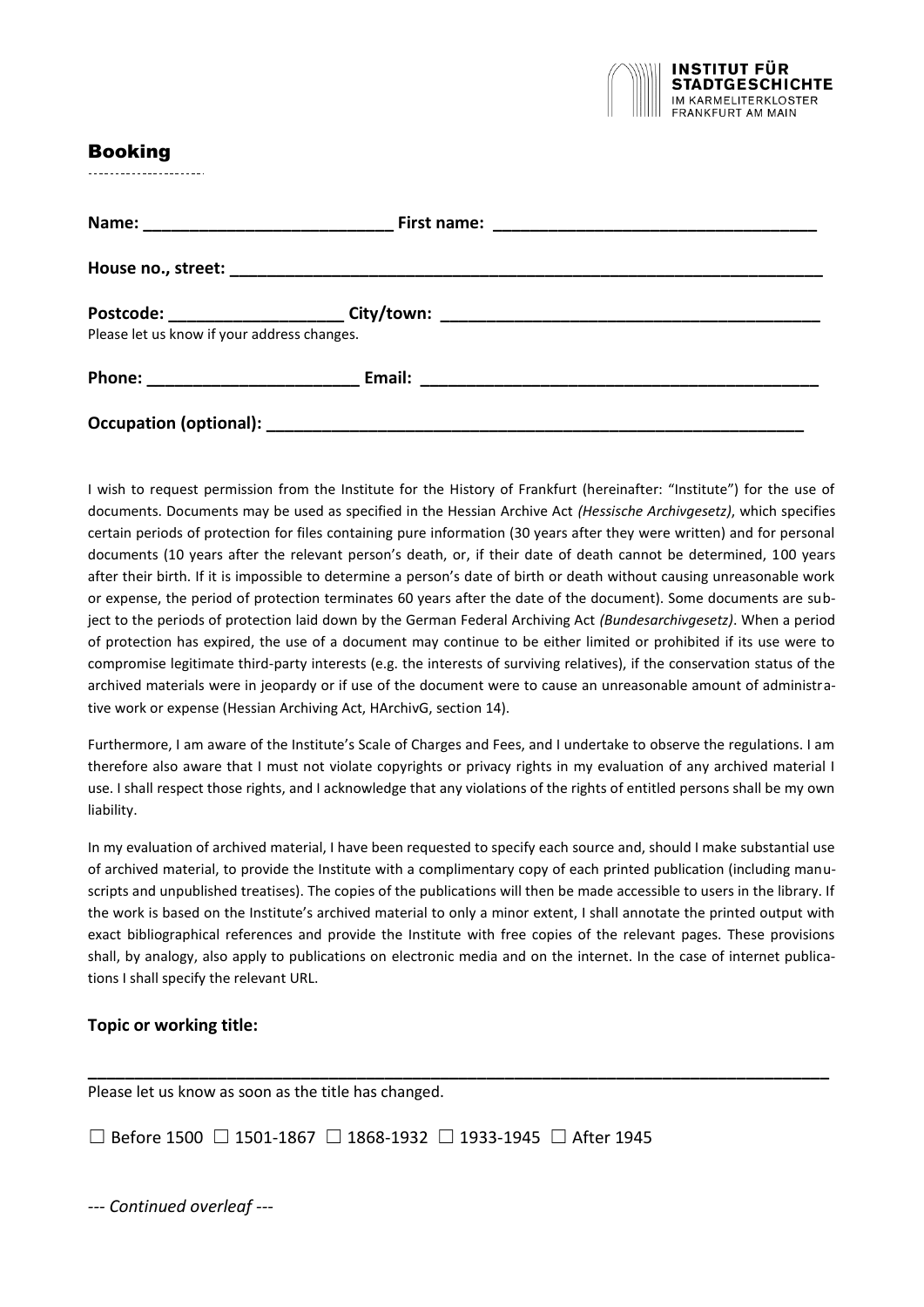

## **Purpose:**

## **Professional purposes**

☐ Journalism ☐ Official purpose (government agency) ☐ Identification of heirs ☐ Educational purposes

 $\Box$  Other commercial purposes (architects etc)

## **Private purposes**

 $\Box$  Family history  $\Box$  Formal proof (certification, etc, for private individuals)

 $\Box$  Other private interests

## **Local history and academic research**

☐ Local history research ☐ University coursework ☐ Bachelor dissertation ☐ Master's dissertation☐ Undergraduate dissertation

**\_\_\_\_\_\_\_\_\_\_\_\_\_\_\_\_\_\_\_\_\_\_\_\_\_\_\_\_\_\_\_\_\_\_\_\_\_\_\_\_\_\_\_\_\_\_\_\_\_\_\_\_\_\_\_\_\_\_\_\_\_\_\_\_\_\_\_\_\_\_\_\_\_\_\_\_\_\_\_\_**

 $\Box$  Doctoral thesis  $\Box$  Postdoctoral qualification  $\Box$  Other academic interest (please specify):

## **Any other purpose**

 $\Box$  Projects/initiatives  $\Box$  Other (please specify):

In the event of publication or a presentation of your research results, please provide the following details: **Type of publication:**

| □ Book □ Essay □ Presentation □ Exhibition □ Press report □ Radio broadcast □ Film                   |
|------------------------------------------------------------------------------------------------------|
| $\Box$ Internet publication $\Box$ Other format, e.g. commemorative floor tile, commemorative plaque |
| (please specify):                                                                                    |

**\_\_\_\_\_\_\_\_\_\_\_\_\_\_\_\_\_\_\_\_\_\_\_\_\_\_\_\_\_\_\_\_\_\_\_\_\_\_\_\_\_\_\_\_\_\_\_\_\_\_\_\_\_\_\_\_\_\_\_\_\_\_\_\_\_\_\_\_\_\_\_\_\_\_\_\_\_\_\_\_**

## **Institution commissioning the work (institute, university, etc):**

**\_\_\_\_\_\_\_\_\_\_\_\_\_\_\_\_\_\_\_\_\_\_\_\_\_\_\_\_\_\_\_\_\_\_\_\_\_\_\_\_\_\_\_\_\_\_\_\_\_\_\_\_\_**

**\_\_\_\_\_\_\_\_\_\_\_\_\_\_\_\_\_\_\_\_\_\_\_\_\_\_\_\_\_\_\_\_\_\_\_\_\_\_\_\_\_\_\_**

## **Supervisor (university lecturer etc):**

#### **Conclusion of work (expected date): \_\_\_\_\_\_\_\_\_\_\_\_\_\_\_\_\_\_\_\_\_\_\_\_\_\_\_\_\_\_\_\_\_\_\_\_\_\_\_\_\_\_\_\_\_\_\_**

I hereby agree that the title of my work and my name may be disclosed to users with similar research interests. ☐ Yes ☐ No

**By signing this document, I give my consent to the processing of the data I have provided.** I am aware of the details in the *General Notes on Data Collection when Using Archives of the Institute for the History of Frankfurt*, which have been given to me or which are attached.

| Place: Frankfurt am Main, date:<br>Signature |  |
|----------------------------------------------|--|
|----------------------------------------------|--|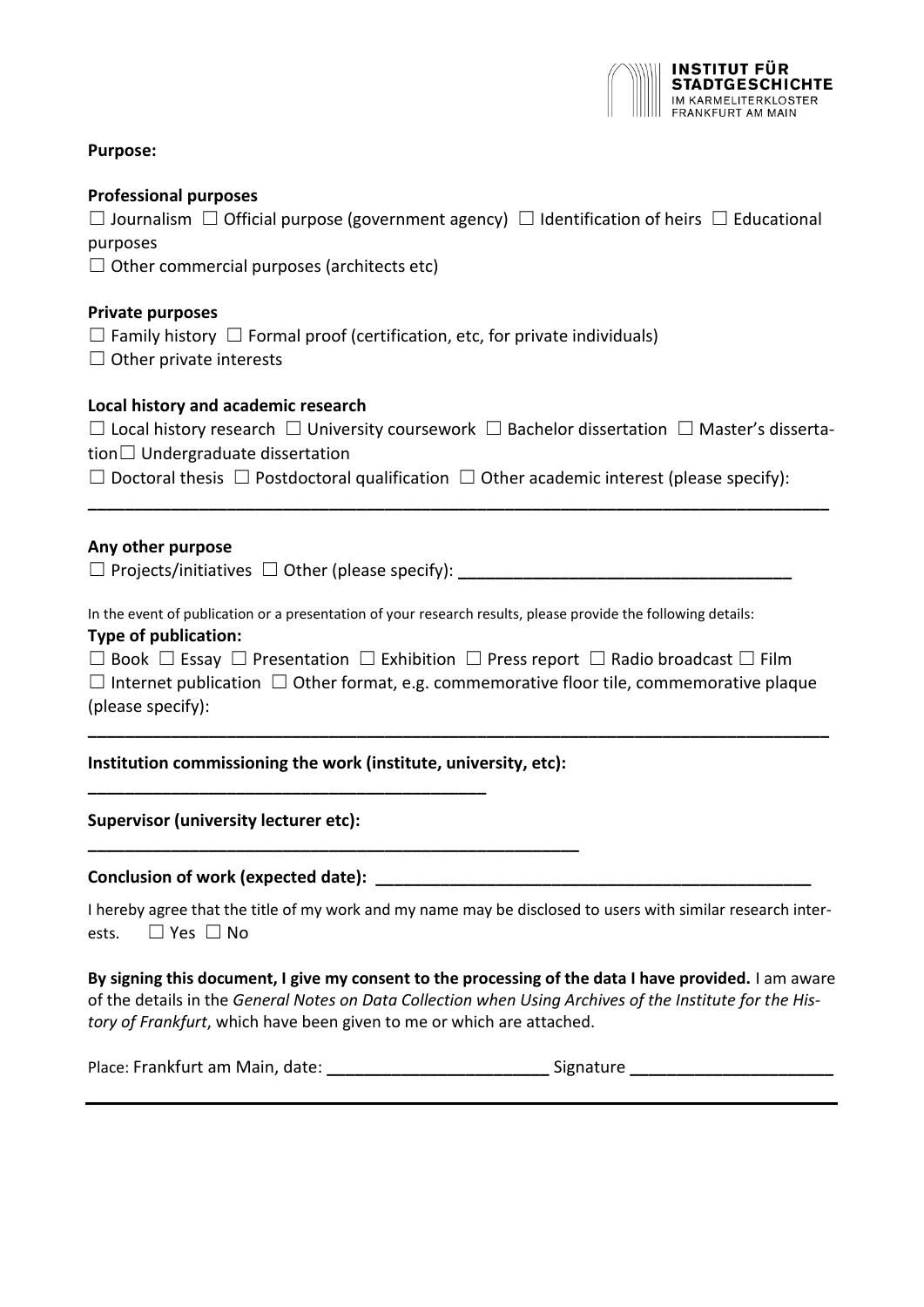

## **To be completed by Archive staff**

| Representative: |
|-----------------|
|-----------------|

Subject to a charge:  $□$  Yes  $□$  No Means of identification submitted:  $□$ Yes □ No

**\_\_\_\_\_\_\_\_\_\_\_\_\_\_\_\_\_\_\_\_\_\_\_\_\_\_\_\_\_\_\_\_\_\_\_\_\_\_\_\_\_\_\_\_\_\_\_\_\_\_\_\_\_\_\_\_\_\_\_\_\_\_\_\_\_\_\_\_\_**

Approved: **\_\_\_\_\_\_\_\_\_\_\_\_\_\_\_\_\_\_\_\_\_\_\_\_\_\_\_\_\_\_\_\_\_\_\_\_\_\_\_\_\_\_\_\_\_\_\_\_\_\_\_\_\_\_\_** (Date, initials)

\_\_\_\_\_\_\_\_\_\_\_\_\_\_\_\_\_\_\_\_\_\_\_\_\_\_\_\_\_\_\_\_\_\_\_\_\_\_\_\_\_

Signature of head of department